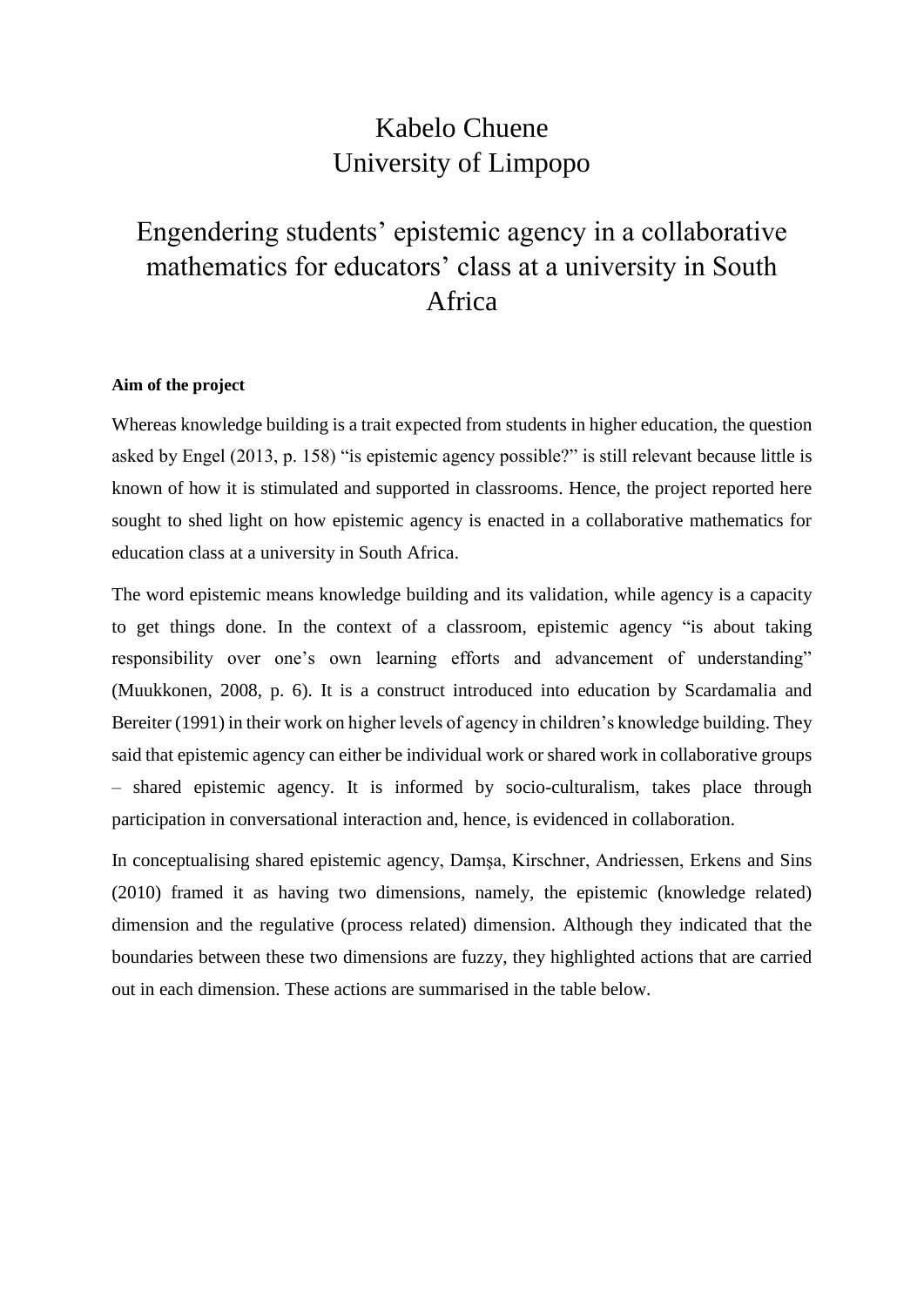#### Table 1

| <b>Epistemic dimension</b>                                                                                                                                                                 | <b>Regulative dimension</b>                                                                                                                                                                                                                                                     |  |  |  |  |
|--------------------------------------------------------------------------------------------------------------------------------------------------------------------------------------------|---------------------------------------------------------------------------------------------------------------------------------------------------------------------------------------------------------------------------------------------------------------------------------|--|--|--|--|
| Collecting information (i.e., scientific evidence) from<br>various sources, concretized in the exploration of<br>sources as a starting point in the process of creating<br>one's own ideas | Common goal setting, making (long range) plans of<br>action, displaying a proactive attitude                                                                                                                                                                                    |  |  |  |  |
| Sharing of ideas and knowledge through exchange of<br>insights                                                                                                                             | Regulation of epistemic activities with some emphasis<br>on coordination and monitoring of group activities<br>and showing responsibility for own learning through<br>monitoring the advancement of collective activities<br>and overcoming challenges emerging in the process. |  |  |  |  |
| Structuring ideas to create the basis for further<br>epistemic endeavours                                                                                                                  | Collaboration that values personal–relational aspects<br>mediate problem solving and mutually<br>that<br>constructing knowledge                                                                                                                                                 |  |  |  |  |
| Producing new ideas through participation in<br>epistemic collective discourse                                                                                                             |                                                                                                                                                                                                                                                                                 |  |  |  |  |

## *Framework for shared epistemic agency*

Damşa et. al (2010) refined the definition of shared epistemic agency to "a capacity that enables groups to deliberately carry out collaborative, knowledge-driven activities with the aim of creating shared knowledge objects" (p. 154). Their writing did not illuminate how epistemic agency is stimulated and supported, hence the need to demonstrate how epistemic agency is engendered in spaces of education.

#### **Actions Taken to Investigate the Research Problem**

This is a report on an ethnographic study that took place in my class as part of a study that sought to know what was happening in my lecture halls. As agency in educational settings is commonly investigated through an analyses of interactions (Wagner, 2007), ethnography allowed me to gain both an insider's and outsider's understanding of students' experiences through interactions that took place in the natural setting of lecture halls and also from emic (from participants') and etic (from observer's) perspectives, respectively (Morris, Leung, Ames, & Lickel, 1999). This approach also enabled me to be an active participant observer who wrote field notes through re-storying critical incidences of class occurrences as a habit I had developed in my quest to understand what happens in my, (i.e. an etic) perspective. The critical incidences were:

…distinct occurrences or events which involve two or more people; they are neither inherently negative nor positive, they are merely distinct occurrences or events which require some attention,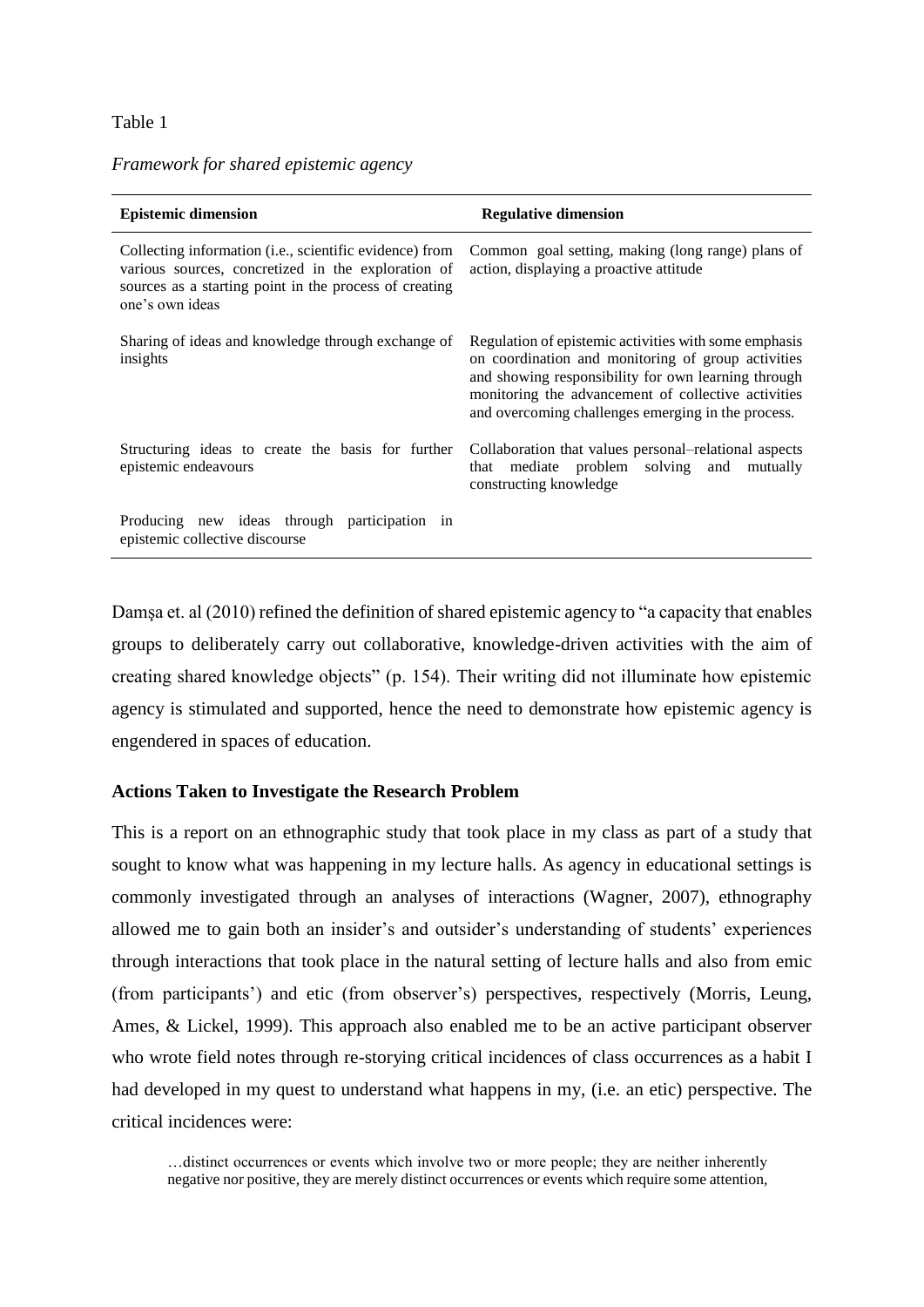action or explanation; they are situations for which there is a need to attach meaning. (Fitzgerald, 2000, p. 190)

In this context, the incidences were unplanned and unanticipated events, where students took responsibility over their own advancement of understandings, which were remembered vividly, and used to illustrate emergence of epistemic agency in a mathematics for education classroom. This was a class of about 200 student teachers who co-constructed, integrated and modified ideas collaboratively, in groups. These student teachers were in their third year of study. The incidences were later analysed using Polkinghorne's (1995) analysis of eventful data. Using narrative analysis, I was able to make sense of particular experiences and narratethem in such a way that a reader could comprehend why and how things happened the way they did (Kim, 2015).

#### **My Perspective on the Data Constructed**

The narratives presented below show, firstly, an instance of enactment of agency that was mainly directed by students, while the second narrative had tensions that resulted from resistance to epistemic agency. In both instances, an analysis of how agency is engendered is done.

### *Using students' questioning to extend their knowledge*

In the narrative that follows the class was discussing a problem that was brought to me by Hlako (a false name) because he did not understand how the partial sum of the series  $\sum_{n=1}^{\infty} \left( \frac{1}{n} \right)$  $\frac{1}{n} - \frac{1}{n+1}$  $\sum_{n=1}^{\infty} \left( \frac{1}{n} - \frac{1}{n+3} \right)$  is  $s_n = \frac{11}{6}$  $\frac{11}{6} - \frac{1}{n+1}$  $\frac{1}{n+3}$ . He had worked out the problem and found  $s_n = 1 - \frac{1}{n+1}$  $\frac{1}{n+3}$ . I did not work the problem out with him in order to shift authority on who creates knowledge but took the task to the next class for students to try and solve. The intention was to allow Hlako to compare his answer to the answer that his peers obtained. In addition, part of what I do with students is to try and avoid a situation where students view lecturers as consultants because I think that this would deny them their epistemic autonomy, which is not good for growing an epistemic community (Elgin, 2013).

The students in the next class worked out the problem and found the same answer as that provided by Hlako. During the rounds that I had taken as the students were solving the problem, either individually or as groups, I noticed that they expanded the series as follows

$$
\sum_{n=1}^{\infty} \left( \frac{1}{n} - \frac{1}{n+3} \right) = \left( \frac{1}{1} - \frac{1}{4} \right) + \left( \frac{1}{2} + \frac{1}{5} \right) + \dots + \left( \frac{1}{n} - \frac{1}{n+3} \right) = 1 - \frac{1}{n+3}
$$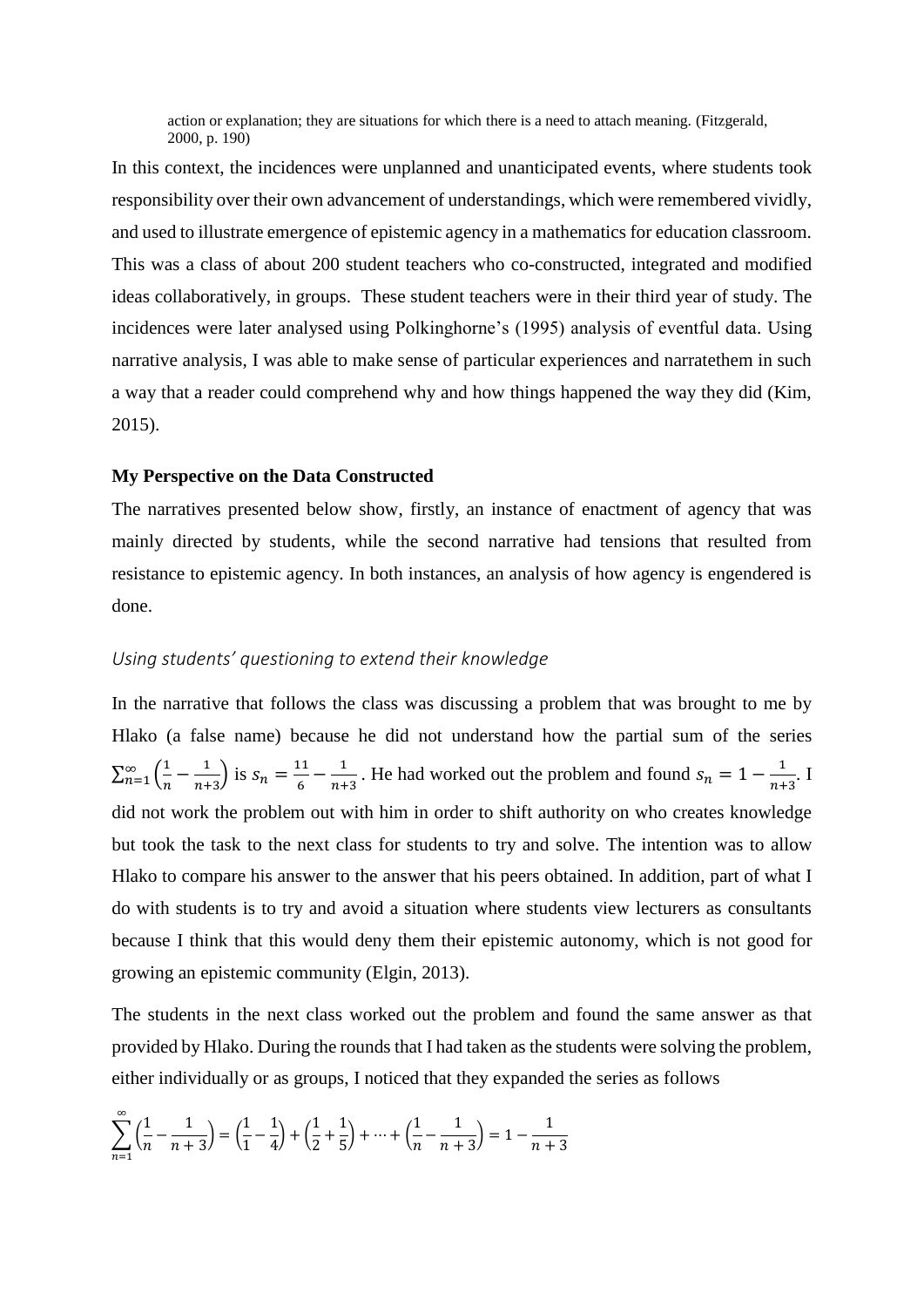This did not come as a surprise to me because the students drew on their deductive systems to do what they did. They had worked with similar tasks and, because of their periodicity for terms to cancel each other, they would get the desired outcome after one period of adding terms. I then wrote the common answer on the board so that I could check whether there was a different answer from this. Presumably this was the answer that most students obtained because it was a 'met before' from telescopic series - "what the individual thinks now as a consequence of experiences that have been met-before" (McGowen, & Tall, 2010, p. 169). In the context of agency, the student behaviour could result from expected patterns of actions that were established through harmonic series the students had been exposed to, i.e. disciplinary agency (Pickering, 1995).

As a result, I requested the students to observe what would happen if the series were to be expanded using more terms than the ones that they had used. With reluctance from a few, some students expanded the series further to the one below.

$$
\sum_{n=1}^{\infty} \left( \frac{1}{n} - \frac{1}{n+3} \right) = \left( \frac{1}{1} - \frac{1}{4} \right) + \left( \frac{1}{2} - \frac{1}{5} \right) + \left( \frac{1}{3} - \frac{1}{6} \right) + \left( \frac{1}{4} - \frac{1}{7} \right) + \dots + \left( \frac{1}{n} - \frac{1}{n+3} \right) + \dots
$$

At this stage students eagerly reported that, in this sum, the terms start cancelling in the fourth round. I asked them if that was all they observed. Ultimately many students became aware that the fixed terms were  $1, \frac{1}{2}, \frac{1}{3}$  $\frac{1}{3}$  through the expansion below.

$$
S_n = \left(\frac{1}{1} - \frac{1}{4}\right) + \left(\frac{1}{2} - \frac{1}{5}\right) + \left(\frac{1}{3} - \frac{1}{6}\right) + \left(\frac{1}{4} - \frac{1}{7}\right) + \left(\frac{1}{5} - \frac{1}{8}\right) + \left(\frac{1}{6} - \frac{1}{9}\right) + \left(\frac{1}{7} - \frac{1}{10}\right) + \dots + \left(\frac{1}{n} - \frac{1}{n+3}\right)
$$

They wrote their sum as  $s_n = \frac{11}{6}$  $\frac{11}{6} - \frac{1}{n+1}$  $\frac{1}{n+3}$ . There was a group, Group A, that did not agree with this answer because their partial sum was  $s_n = \frac{11}{6}$  $\frac{11}{6} + \frac{1}{n}$  $\frac{1}{n}$ . They explained that, if they reversed the process of cancellation at the end of  $s_n$  in a similar way as they did at the beginning, then 1  $\frac{1}{n+3}$  would cancel out and  $\frac{1}{n}$  would remain. Immediately thereafter, without any further prompt from me, almost all students started writing to either justify the explanation or check its correctness. Such behaviour can be viewed as a social norm of interaction in this class, in other words, a sociomathematical norm. The same group later refuted their answer and changed it to  $s_n = \frac{11}{6}$  $\frac{11}{6} - \frac{1}{n+1}$  $\frac{1}{n+3}$  and most students agreed with them. In solving the problem, another group, Group B, extended this response. They said that they partly agreed with Group A but conjectured that, since  $\frac{11}{6}$  in the partial sum was obtained from the sum of three terms, they expected the last term of the partial sum to behave in a similar way. Using Mueller et al.'s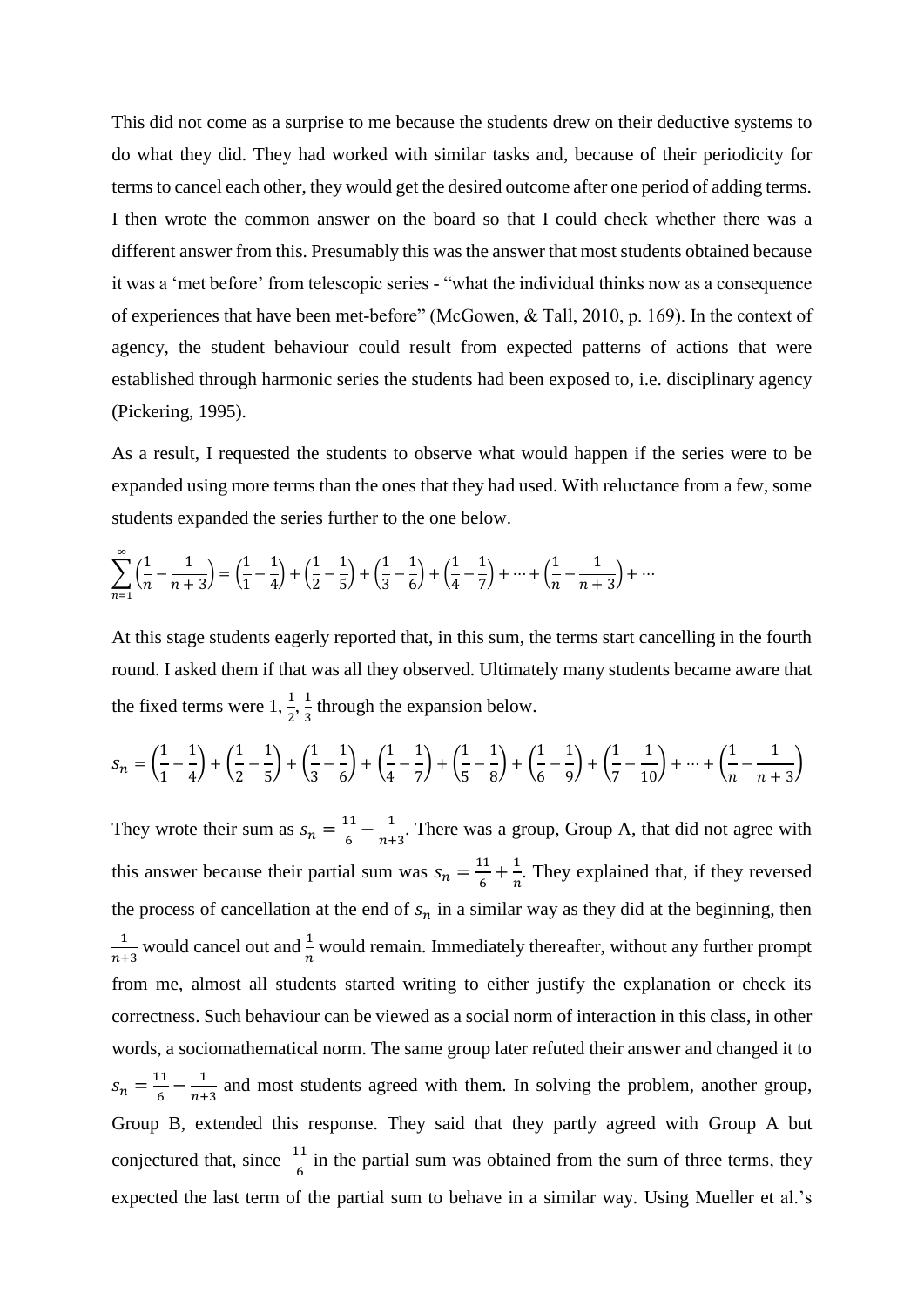(2012) modes of collaboration, this was modification of arguments, since it was meant to augment what Group A had said. They requested to be given time to show that this was the case, an indication that the construction of knowledge and understanding lay with the students. It also showed that Group B was willing to justify their conjecture for other students to accept. Ultimately, the group showed that the partial sum ended with the sum  $\frac{1}{\cdots}$  $\frac{1}{n+1} + \frac{1}{n+1}$  $\frac{1}{n+2} + \frac{1}{n+2}$  $\frac{1}{n+3}$  that resulted from the expansion illustrated below.

$$
\left(\frac{1}{n-5}-\frac{1}{n-2}\right)+\left(\frac{1}{n-4}-\frac{1}{n-1}\right)+\left(\frac{1}{n-3}-\frac{1}{n}\right)+\left(\frac{1}{n-2}-\frac{1}{n+1}\right)+\left(\frac{1}{n-1}-\frac{1}{n+2}\right)+\left(\frac{1}{n}-\frac{1}{n+3}\right)
$$

By so doing, Group B showed that the obligation to author and critique students' ideas could come from students themselves. Additionally, this showed that the responsibility of coming up with more mathematically elegant solutions to tasks lay with students. The rest of the group started talking to each other about this response, while others copied it. While the students were busy deliberating among themselves on Group B's presentation, I waited until the discussions subsided. These deliberations between students in groups may be the mathematical neighbouring interactions that are required for mathematics classrooms to become mathematics communities (Davis & Simmt, 2003). We ended working on the problem by testing for convergence of the series  $\sum_{n=1}^{\infty} \frac{3}{n(n+1)}$  $n(n+3)$  $\sum_{n=1}^{\infty} \frac{3}{n(n+3)} = \sum_{n=1}^{\infty} \left(\frac{1}{n}\right)$  $\frac{1}{n} - \frac{1}{n+1}$  $\sum_{n=1}^{\infty} \left( \frac{1}{n} - \frac{1}{n+3} \right)$  using the limit of its partial sums.

## *Resisting epistemic agency*

In the following, I show how resistance is enacted as a result of a challenge that a student faced when working on an item from the activity that was given. Excerpt 1 shows how the conversation between the student and myself started.

#### Excerpt 1

|  |  |  | 1.1. S2: There is a problem in this manual which cannot be done. |  |  |  |  |  |  |
|--|--|--|------------------------------------------------------------------|--|--|--|--|--|--|
|--|--|--|------------------------------------------------------------------|--|--|--|--|--|--|

- 1.2. L: Let us have a look at it
- 1.3. S2: (*reluctantly looks for it).* Will you show me how it is done?
- 1.4. L: no. I first have to see your attempts at it
- 1.5. S2 aah. *(showing some annoyance)*
- 1.6. S3: take it out. Let's show her

The conversation is initiated by S2, who had reached an impasse when working on an exercise that 'cannot be done'. Using the view that agency is the capacity to act in order to effect change, the gesture by S2 in initiating a conversation can be viewed as agentic. One gets an impression that he wants confirmation that exercise cannot be done. On the other hand, there seems to be an impression that he was not willing to show us how he reached the conclusion that the problem could not be solved. While S2 showed that he had made efforts towards some learning,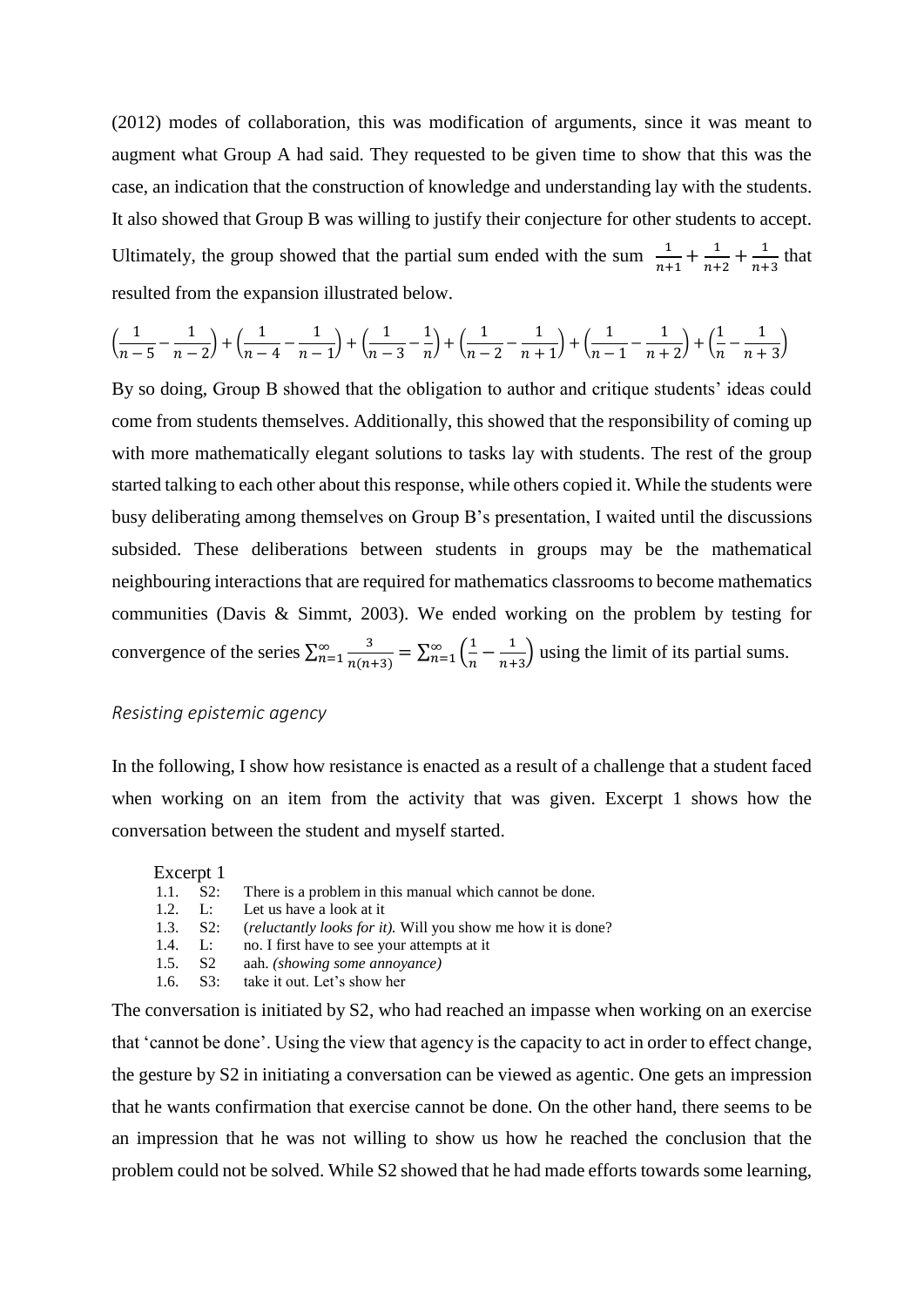in the context of agency, he can be perceived as resisting ownership of his effort and advancing his understanding.

After this conversation, S2 claimed to have left his scribbler at home. I then requested him to write down his recollection of what he had done. In response, he claimed to have forgotten how to do it. This can be seen as an act of resistance of agency, i.e. resistance to be either engaged in solving the problem or being involved in getting to a solution. At this stage I left the group with the instruction that they should show me how they would work out the problem.

While this may be naively viewed as a situation of defiance by S2, this could be an instance in which a student falls short on expected student agency. This may be a result of genuine destabilisation of expectations that, if a problem is presented to a lecturer by a student, then the lecturer should work it out for the student. But this narrow view of interacting with students for repairing trouble sources is discouraged in learning spaces (van Lier & Matsuo, 2000). If left unchallenged, students may judge epistemic value as epistemically inappropriate (Riggs, 2003). On the other hand, the instruction that the students work on the problem may suggest that students were afforded a chance to learn from each other, in the hope that there may be a competent other in the group. Unfortunately, this approach to teaching may clash with students' approaches to learning.

Later , I returned to the group and requested to observe progress made, by the group, on the same problem. This time S2 showed me the equation that he could not do. The following is a conversation that transpired.

Excerpt 2 2.1. S2: Okay. It is here Show that  $\frac{d}{d\theta}(\sin^3 x \cos x) = \sin^2 x (4 \cos^2 x - 1)$ 2.2. S2: I tried it from the left hand side and the right hand side. It does not work 2.3. L: Let me see what does not work 2.4. S4: You are not going to see anything. (*this is said laughingly*) 2.5. L: Call me when you are ready. Call me when you are ready. 2.6. S2: S4 has done something for us. I don't think you will accept it 2.7. L: why? 2.8. S2: I don't think it is right 2.9. S3: S4, show her what you did (*S4 takes out his work for me to see)*  $\boldsymbol{d}$  $d\theta$  $(\sin^3 x \cos x) = \frac{d}{d\theta} \sin x \sin x \sin x \cos x$  $=$  sin x sin x cos x  $\frac{d}{d\theta}$  sin x + sin x sin x cos x  $\frac{d}{d\theta}$  sin x + sin x sin x cos x  $\frac{d}{d\theta}$  sin x + sin x sin x sin x  $\frac{d}{d\theta}$  cos x  $\frac{u}{c} = \sin x \sin x \cos x \cos x + \sin x \sin x \cos x \cos x + \sin x \sin x \cos x \cos x - \sin x \sin x \sin x \sin x$  $= 3 \sin^2 x \cos^2 x - \sin^4 x = \sin^2 x (3 \cos^2 x - \sin^2 x) = \sin^2 x (3 \cos^2 x - (1 - \cos^2 x))$  $=$  sin<sup>2</sup> x (4 cos<sup>2</sup> x - 1) 2.10. L: take me through this  $2.11$ . S4: this is the product ru this is the product rule 2.12. S3: I don't understand this. It is too long. 2.13. S2: will you accept this? 2.14. L: why not?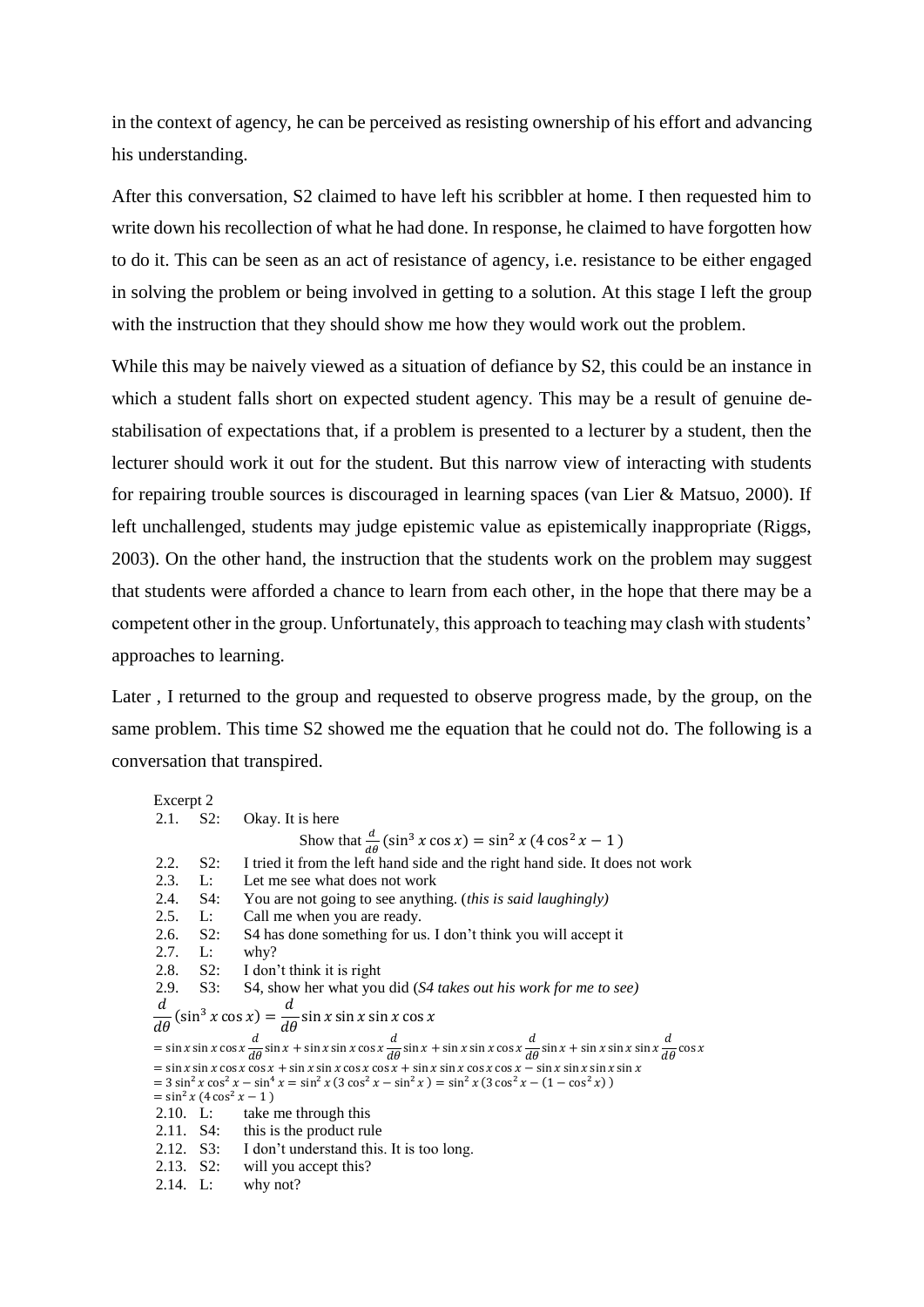- 2.15. S2: I have never seen such a product rule.
- 2.16. L: did you study what he did?
- 2.17. S2: but I did not do it this way
- 2.18. L: let's see what you did
- 2.19. S2: I do not get the answer
- 2.20. L: let's see

The excerpt begins with S2 as the interlocutor who initiated the conversation. This time he showed me the problem that he could not solve. S2 continued to claim that he worked on the problem but found that he could not show that the equality of the equation holds. He still did not want to show me his written work, which is a possible indication of poor self-image caused by discomfort with the content knowledge he needed to do the work. S2's involvement in this interaction can be said to be transactional as he was not engaged in the process of learning. Appropriating from the van Lier (2008) definition of agency, S2's actions and the initiative are not conducive for his learning to occur. Hence S2 hindered the emergence of individual epistemic agency, which possibly resulted from S2 not valuing inquiry as an epistemic goal (Duschl, 2008)) and, thus, resisting the expression of his epistemic agency.

As I was about to leave the group again, S2 invited me to evaluate what one of the students in the group, S4, had done for them. The use of the phrase "for us" by S2 may suggest that the solution was a collaborative output. All the same, S2's utterance showed that he did not expect me to agree with the answer shown because he did not necessarily agree with knowledge that the group generated. He did not construct his disagreement but seemed to expect me to resolve it, an indication of the promotion of epistemic authority to a teacher. This can be viewed as another instance where S2 refrained from carrying out actions that would provide him an opportunity to demonstrate epistemic responsibility. He did not engage in a negotiation of meaning, so that which was not comprehensible could be comprehended. It can thus be asserted that S2 was not able to see the opportunity to communicate his ideas that was offered to him by moving out of initiation-response-feedback (Waring, 2009).

The conversation in the excerpt continues in the same vein of disagreeing with what S4 had presented to the group. This, regardless of the nature of the problem, afforded the participants an opportunity to master a solution that required complex higher order mathematical thinking. Furthermore, the solution presented, afforded the two students an opportunity to share their thinking, reasoning and, thus, expand their understanding of the product rule of differentiation. Nevertheless, the interlocutors, S2 and S3, where not receptive to the procedure that S4 offered because it was either too long (S3) or because they had never seen the rule of differentiating products extended to four functions (S4). When encouraged to study the solution, S3 was reluctant to do so because the solution was not the same as his solution. These occurrences,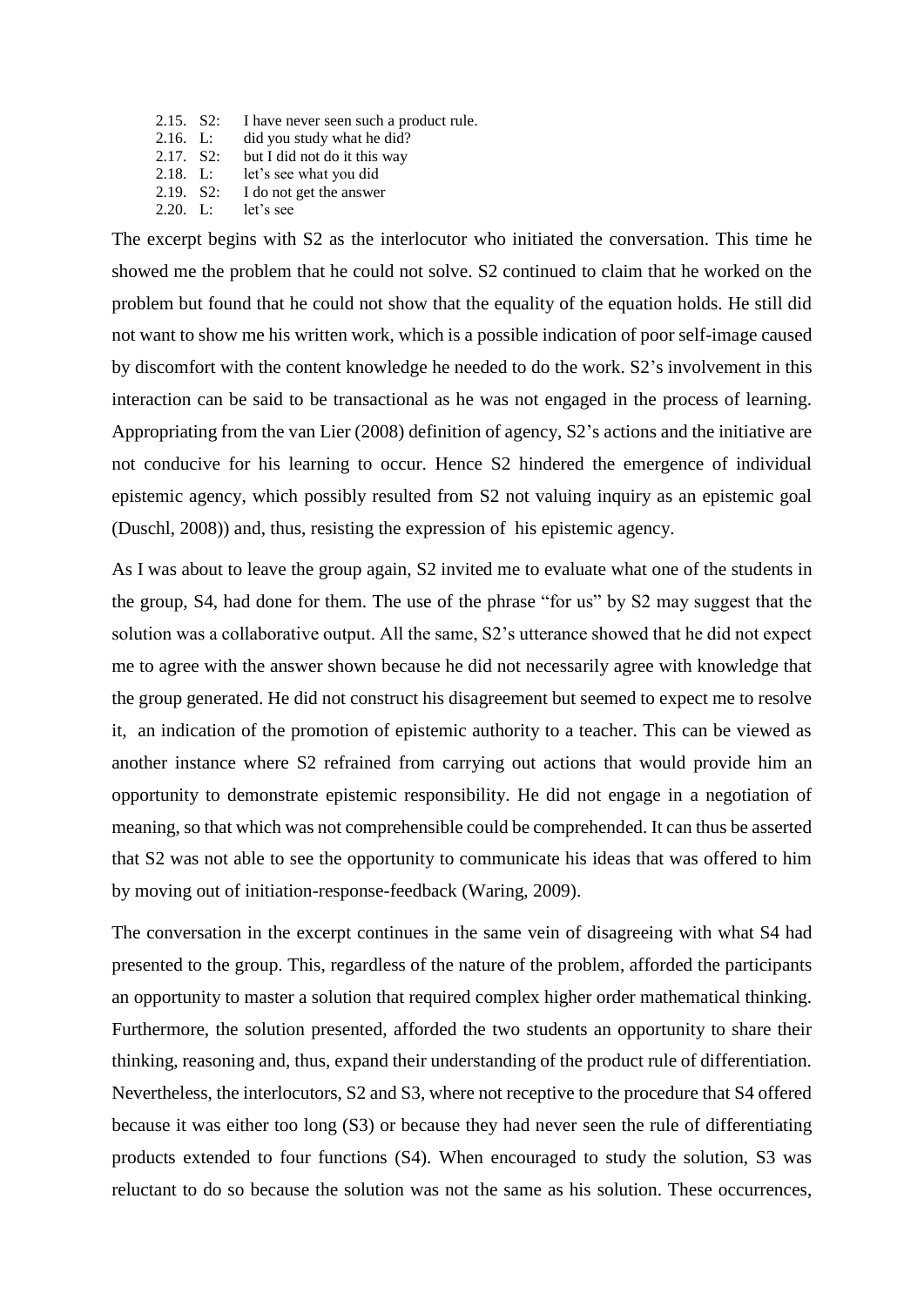that could result from either an inappropriate level of required knowledge (Brookfield, 2015) or attributional biases (Choo, 2016), can be perceived as closing affordances for epistemic agency to emerge, i.e. resistance. Such resistance is a hindrance to shared epistemic agency, defined as the "capacity that enables groups to carry out collaborative knowledge-based activities that lead to a shared outcome" (Damşa, et. al., 2010, p. 154)

Ultimately, with extended waiting time, (Ingram, & Elliott, 2016) by both the group members and myself, S2 showed us what he had done, as follows.

$$
\frac{d}{d\theta}(\sin^3\theta\cos\theta) = \cos\theta \frac{d}{d\theta}\sin^3\theta + \sin^3\theta \frac{d}{d\theta}\cos\theta = \cos\theta 3\sin^2\theta\cos\theta - \sin^3\theta\sin\theta
$$

$$
= 3\sin^2\theta\cos^2\theta - \sin^3\theta\sin\theta
$$

The presented solution, though correct, was not sufficient to solve the given problem. Apparently S2 could not simplify the expression he ended with and, thus, perceived that the problem could not be solved. The interaction in Excerpt 3 followed after the group studied S2's solution.

| Excerpt 3  |        |                                                                                                      |
|------------|--------|------------------------------------------------------------------------------------------------------|
| 3.1.       | $S2$ : | this is what I got                                                                                   |
| 3.2.       | L:     | but you have done it                                                                                 |
| 3.3.       | $S2$ : | no                                                                                                   |
| 3.4.       | L:     | yes                                                                                                  |
| 3.5.       | S4     | <i>laughs endlessly till he says:</i> you want her to complete it for you. You have the answer. Look |
|            |        | at it.                                                                                               |
| 3.6.       | $S3$ : | L, go. I will show him what to do                                                                    |
| 3.7.       | $S2$ : | No. I know what to do. Eish.                                                                         |
| 3.8.       | L:     | what was your problem?                                                                               |
| 3.9.       | $S2$ : | I don't know. I just thought I was wrong. I thought I could not go any further.                      |
| $3.10.$ L: |        | what was your problem?                                                                               |
| 3.11. S2:  |        | I could not go any further. I wanted to work with the right hand side. I wanted to do what is        |

By showing the group what he had written, S2 offered himself an opportunity to participate in the learning process (Geeslin, 1977). Initially he did not accept that what he had done was mathematically acceptable. It can be claimed that this resulted from close-mindedness on his part, an epistemic vice that hypothetically misrepresents ones motivation for knowledge, thus compromising successful knowledge development that is dependable (Choo, 2016).

#### **Project outcomes**

right.

The study reported here was conducted to shed light on how epistemic agency is enacted in a collaborative mathematics for education class at a university in South Africa. The first critical incident shows collaboration efforts that can be classified as agentic as a result of collaborative construction of knowledge (Mueller et al., 2012). Such knowledge was advanced when students worked together to co-construct, modify and integrate their ideas. This process allowed the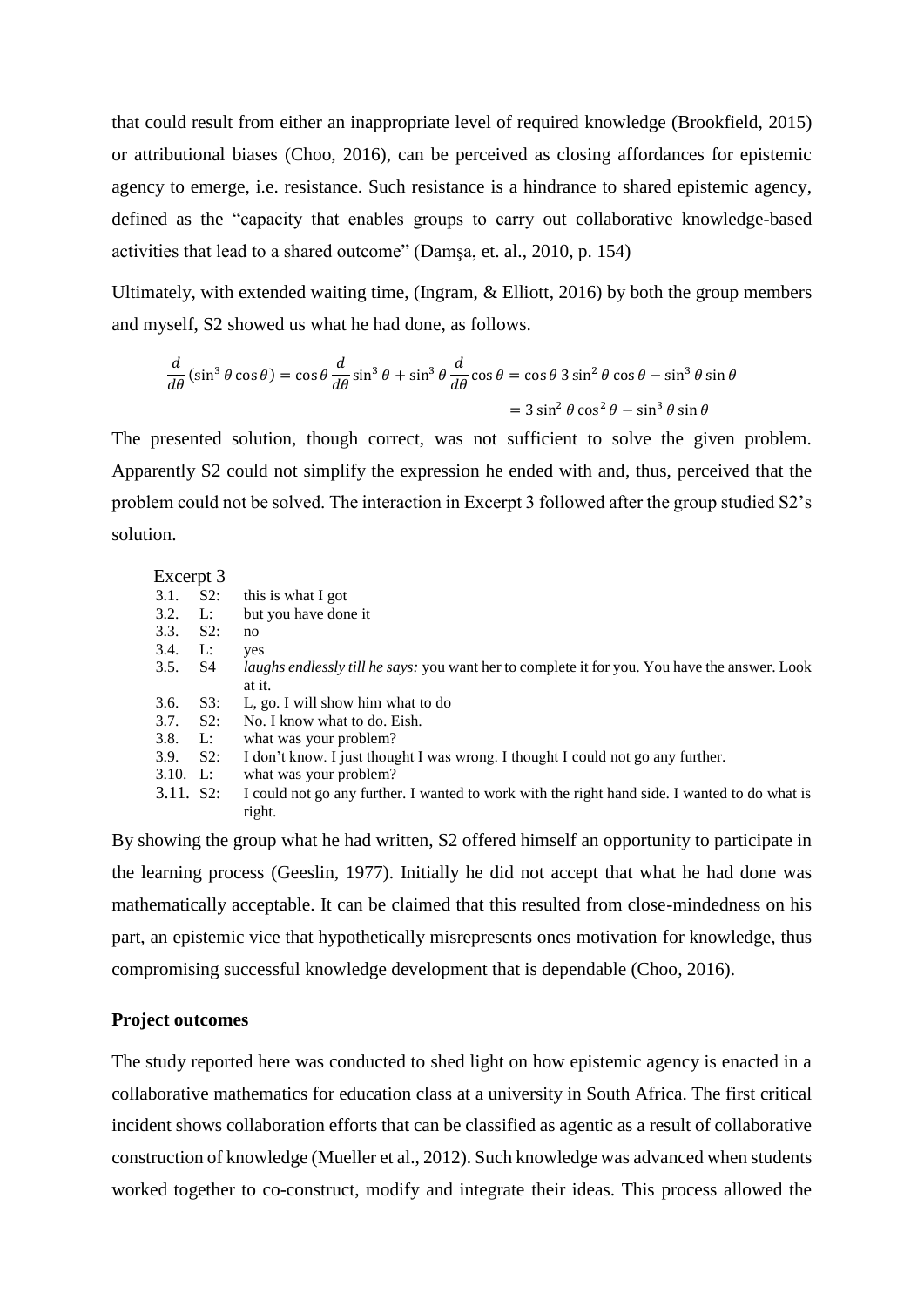students to assess each other's ideas, which is a requirement for epistemic responsibility (Morton, 2014). This display of self-efficacy, i.e. an ability to meet challenges and complete tasks (Akhtar, 2008) as wll as the display of conceptual agency (Pickering, 1995), was enabled as the traditional lecturer's role was dispensed with in order to allow students to take charge of decision making. This is in line with Scardamalia's (2002) observation that, in order for students to be able to actively participate in knowledge production, they should be expected to take control of the strategic activities involved in learning.

The second critical incident epitomised an epistemic disclaimer (Lindström, & Karlsson, 2016), evidenced in one student's refusal to show their work. This did not mean that the student did not know anything but, as Lindström and Karlsson argued, this showed resistance to something where the disclaimer serves as a border. The narrative of the incident shows that one of the ways of working with an epistemic disclaimer is waiting time (Rowe, 1972), which is beneficial in encouraging students to overcome epistemic resistance. Though there are counter arguments for extended waiting time, this study showed that, in instances where epistemic responsibility is engendered among agents, waiting time can be longer than the recommended time of one to three seconds that is recommended in the Initiation–Response– Feedback framework (Ingram, & Elliott, 2016).

It should be notable that I did not orchestrate either of the critical incidences. As such the traditional role of authoring what knowledge should be built and lecturer serving as a consultant to students was traded off to enable enactments of epistemic agency. The project has made me aware of possible affordances and hindrances in creation of higher education classroom learning environments that promote epistemically responsible students. Similar projects may propose explicit ways to deal with them. All the same I acknowledge that studying ones' own classroom is a daunting experience that requires shedding ones' inhibitions.

#### **References**

- Akhtar, M. (2008). What is self-efficacy? Bandura's 4 sources of efficacy beliefs. *Positive Psychology UK*.
- Brookfield, S. D. (2015). *The skillful teacher: On technique, trust, and responsiveness in the classroom*. John Wiley & Sons.
- Choo, C. W. (2016). *The inquiring organization: How organizations acquire knowledge and seek information*. Oxford University Press.
- Damşa, C. I., Kirschner, P. A., Andriessen, J. E., Erkens, G., & Sins, P. H. (2010). Shared epistemic agency: An empirical study of an emergent construct. *The Journal of the Learning Sciences*, *19*(2), 143-186.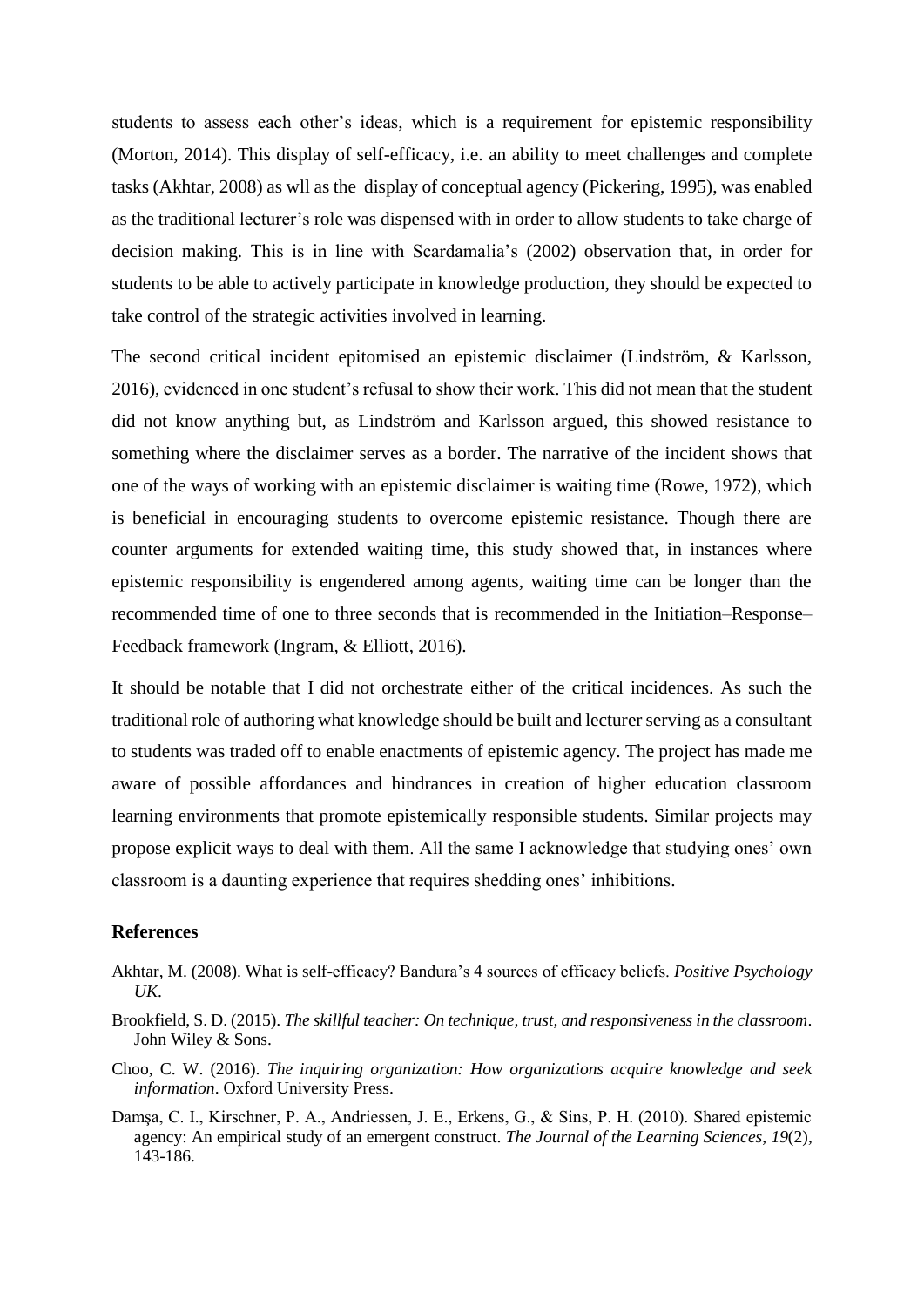- Davis, B. and Simmt, E., 2003. Understanding learning systems: Mathematics education and complexity science. *Journal for research in mathematics education*, pp.137-167.
- Duschl, R. (2008). Science education in three-part harmony: Balancing conceptual, epistemic, and social learning goals.*Review of Research in Education*, *32*(1), 268-291.
- Elgin, C. Z. (2013). Epistemic agency. *School Field*, *11*(2), 135-152.
- Emirbayer, M., & Mische, A. (1998). What is agency? *American Journal of Sociology*, *103*(4), 962- 1023.
- Engel, P. (2013). Is epistemic agency possible?. *Philosophical Issues*, *23*(1), 158-178.
- Fitzgerald, M. H. (2000). Establishing cultural competency for mental health professionals. *Anthropological approaches to psychological medicine. London: Jessica Kingsley*, 184-200.
- Geeslin, W. E. (1977). Using writing about mathematics as a teaching technique. *The Mathematics Teacher*, *70*(2), 112-115.
- Ingram, J., & Elliott, V. (2016). A critical analysis of the role of wait time in classroom interactions and the effects on student and teacher interactional behaviours. *Cambridge Journal of Education*, *46*(1), 37-53.
- Kim, J. H. (2015). *Understanding narrative inquiry: The crafting and analysis of stories as research*. Sage publications.
- Lindström, J., & Karlsson, S. (2016). Tensions in the epistemic domain and claims of no-knowledge: A study of Swedish medical interaction. *Journal of Pragmatics*, *106*, 129-147.
- McGowen, M. A., & Tall, D. O. (2010). Metaphor or Met-Before? The effects of previous experience on practice and theory of learning mathematics. *The Journal of Mathematical Behavior*, *29*(3), 169- 179.
- Morris, M. W., Leung, K., Ames, D., & Lickel, B. (1999). Views from inside and outside: Integrating emic and etic insights about culture and justice judgment. *Academy of Management Review*, *24*(4), 781-796.
- Morton, L. (2014). "Knowing Well" in the Classroom: Epistemic Challenges and Competencies. *TEACH Journal of Christian Education*, *8*(1), 3.
- Mueller, M., Yankelewitz, D., & Maher, C. (2012). A framework for analyzing the collaborative construction of arguments and its interplay with agency. *Educational Studies in Mathematics*, *80*(3), 369-387.
- Muukkonen, H. (2008). Technology-Mediated Progressive Inquiry in Higher Education. In *Online and Distance Learning: Concepts, Methodologies, Tools, and Applications* (pp. 3149-3156). IGI Global.
- Pickering, A. (1995), The Mangle of Practice: Time, Agency and Science, University of Chicago Press, Chicago.
- Polkinghorne, D. E. (1995). Narrative configuration in qualitative analysis. *International Journal of Qualitative Studies in Education*, *8*(1), 5-23.
- Riggs, W. D. (2003). Balancing our epistemic goals. *Noûs*, *37*(2), 342-352.
- Scardamalia, M. (2002). Collective cognitive responsibility for the advancement of knowledge. *Liberal Education in a Knowledge Society*, *97*, 67-98.
- Scardamalia, M., & Bereiter, C. (1991). Higher levels of agency for children in knowledge building: A challenge for the design of new knowledge media. *The Journal of the Learning Sciences*, *1*(1), 37- 68.
- Van Lier, L. (2008). Agency in the classroom. *Sociocultural Theory and the Teaching of Second Languages*, *163*, 186.